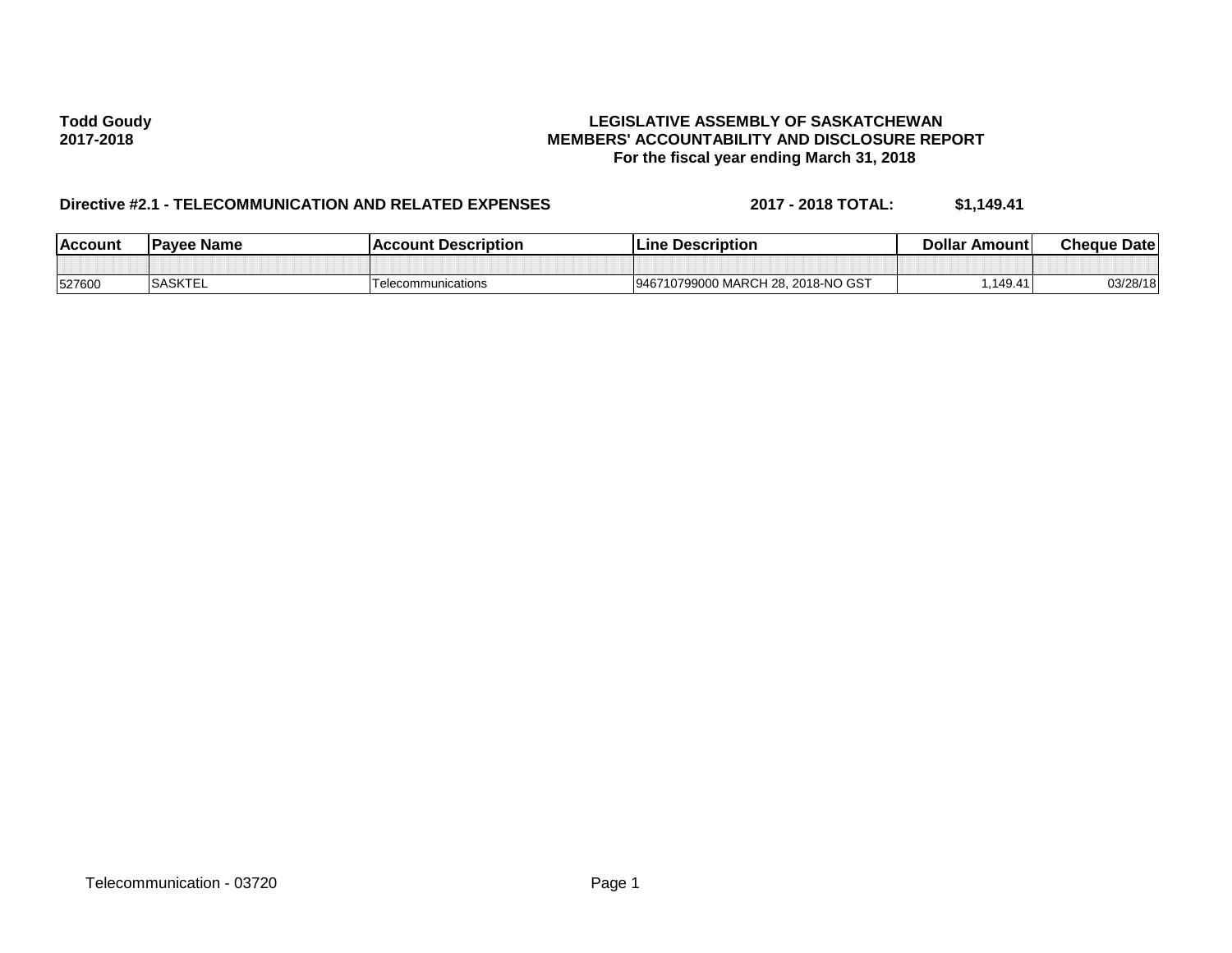## **Todd Goudy 2017-2018**

## **LEGISLATIVE ASSEMBLY OF SASKATCHEWAN MEMBERS' ACCOUNTABILITY AND DISCLOSURE REPORT For the fiscal year ending March 31, 2018**

# **Directive #3.1 - MLA TRAVEL AND LIVING EXPENSES 2017 - 2018 TOTAL: \$2,463.86**

| <b>Account</b> | <b>Pavee Name</b>     | <b>Account Description</b>  | <b>Line Description</b>      | Dollar Amount | <b>Cheque Datel</b> |
|----------------|-----------------------|-----------------------------|------------------------------|---------------|---------------------|
|                |                       |                             |                              |               |                     |
|                |                       |                             | MARCH 2018 MLA REGINA        |               |                     |
| 541900         | <b>GOUDY. TODD P.</b> | Elected Rep - Travel        | ACCOMMODATIONS               | 1.000.00      | 03/31/18            |
| 541900         | <b>GOUDY. TODD P.</b> | Elected Rep - Travel        | IMLA TRAVEL MARCH 29, 2018   | 164.84        | 03/31/18            |
| 541900         | <b>GOUDY. TODD P.</b> | <b>Elected Rep - Travel</b> | MLA TRAVEL MARCH 11-28, 2018 | 299.02.1      | 03/31/18            |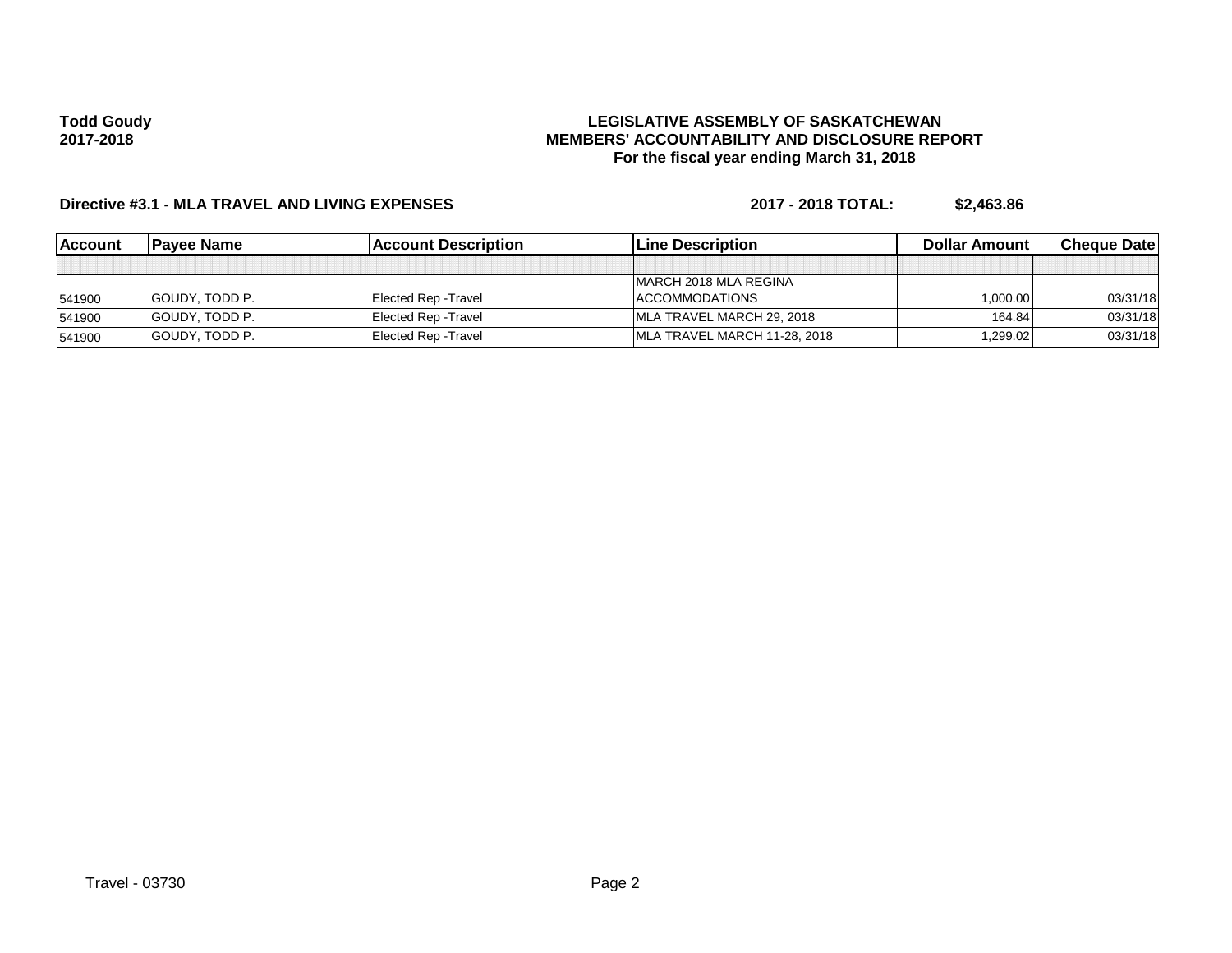**Todd Goudy 2017-2018**

## **LEGISLATIVE ASSEMBLY OF SASKATCHEWAN MEMBERS' ACCOUNTABILITY AND DISCLOSURE REPORT For the fiscal year ending March 31, 2018**

## **Directive #4.1 - CONSTITUENCY SERVICE EXPENSES 2017 - 2018 TOTAL: \$2,876.22**

| <b>Account</b> | <b>Payee Name</b>                                     | <b>Account Description</b>           | <b>Line Description</b>                   | <b>Dollar Amountl</b> | <b>Cheque Datel</b> |
|----------------|-------------------------------------------------------|--------------------------------------|-------------------------------------------|-----------------------|---------------------|
|                |                                                       |                                      |                                           |                       |                     |
|                | MINISTER OF FINANCE-MINISTRY                          |                                      |                                           |                       |                     |
| 525000         | <b>IOF CENTRAL SERVICES</b>                           | Postal, Courier, Freight and Related | MARCH 2018 MAIL SERVICES                  | 86.80                 | 03/31/18            |
| 530500         | <b>POSTMEDIA NETWORK INC.</b>                         | Media Placement                      | ADVERTISING - NO GST                      | 75.00                 | 03/31/18            |
| 530500         | <b>POSTMEDIA NETWORK INC.</b>                         | Media Placement                      | ADVERTISING - NO GST                      | 25.00                 | 03/31/18            |
| 555000         | <b>GORDON, PEGGY</b>                                  | Other Material and Supplies          | <b>REIMB: MISC. &amp; OFFICE SUPPLIES</b> | 12.63                 | 03/05/18            |
|                | <b>PRAIRIE NORTH CO-OPERATIVE</b>                     |                                      |                                           |                       |                     |
| 555000         | LTD.                                                  | Other Material and Supplies          | 95071 MISC, & OFFICE SUPPLIES             | 6.99                  | 03/07/18            |
|                | <b>PRAIRIE NORTH CO-OPERATIVE</b>                     |                                      |                                           |                       |                     |
| 555000         | LTD.                                                  | Other Material and Supplies          | 95071 BOTTLED WATER                       | 3.29                  | 03/08/18            |
|                | <b>PRAIRIE NORTH CO-OPERATIVE</b>                     |                                      |                                           |                       |                     |
| 555000         | LTD.                                                  | Other Material and Supplies          | 95071 MISC, & OFFICE SUPPLIES             | 16.51                 | 03/12/18            |
| 564300         | STAFFORD COMMUNICATIONS INC. Computer Hardware - Exp. |                                      | <b>CISCO SWITCH/ROUTER/SERVER CORE</b>    | 2,650.00              | 03/30/18            |